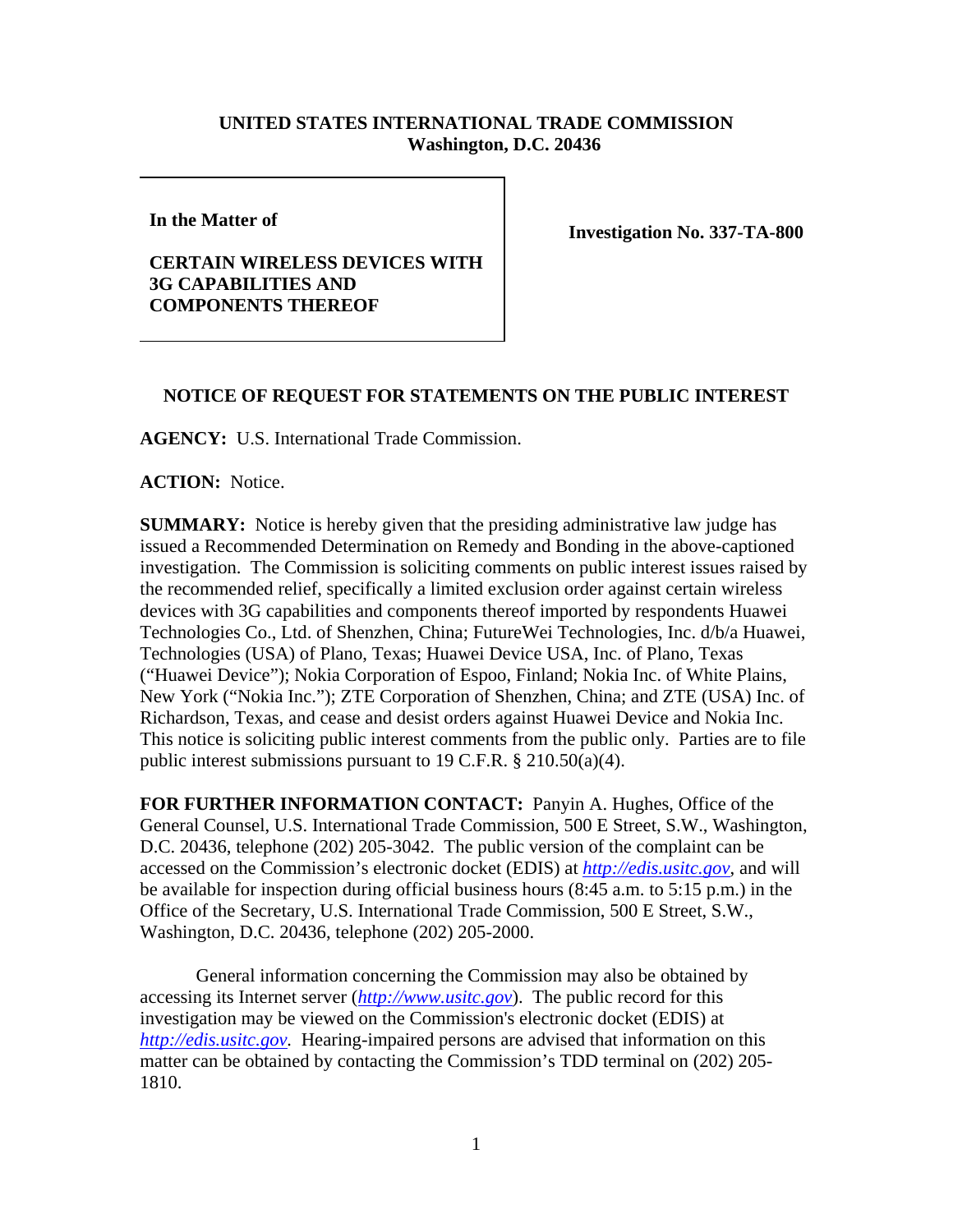**SUPPLEMENTARY INFORMATION:** Section 337 of the Tariff Act of 1930 provides that if the Commission finds a violation it shall exclude the articles concerned from the United States:

> unless, after considering the effect of such exclusion upon the public health and welfare, competitive conditions in the United States economy, the production of like or directly competitive articles in the United States, and United States consumers, it finds that such articles should not be excluded from entry.

19 U.S.C. § 1337(d)(1). A similar provision applies to cease and desist orders. 19 U.S.C.  $§$  1337(f)(1).

The Commission is interested in further development of the record on the public interest in these investigations. Accordingly, members of the public are invited to file submissions of no more than five (5) pages, inclusive of attachments, concerning the public interest in light of the administrative law judge's Recommended Determination on Remedy and Bonding issued in this investigation on July 8, 2012. Comments should address whether issuance of an exclusion order and/or cease and desist orders in this investigation would affect the public health and welfare in the United States, competitive conditions in the United States economy, the production of like or directly competitive articles in the United States, or United States consumers.

In particular, the Commission is interested in comments that:

- (i) explain how the articles potentially subject to the recommended orders are used in the United States;
- (ii) identify any public health, safety, or welfare concerns in the United States relating to the recommended orders;
- (iii) identify like or directly competitive articles that complainant, its licensees, or third parties make in the United States which could replace the subject articles if they were to be excluded;
- (iv) indicate whether complainant, complainant's licensees, and/or third party suppliers have the capacity to replace the volume of articles potentially subject to the recommended exclusion order and/or a cease and desist order within a commercially reasonable time; and
- (v) explain how the exclusion order and/or cease and desist orders would impact consumers in the United States.

Written submissions must be filed no later than by close of business on August 7, 2013.